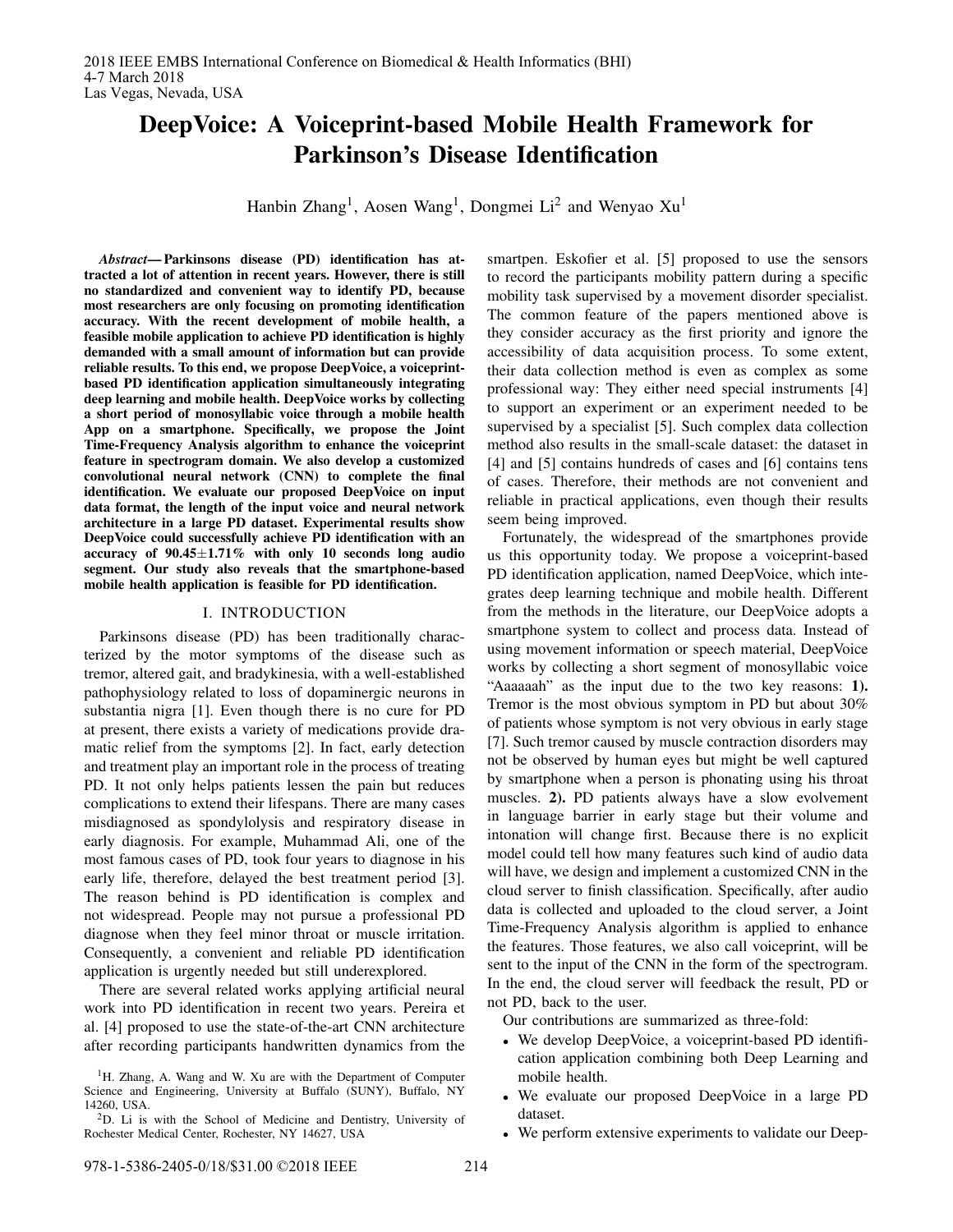Voice design. The relationship between identification accuracy and length of input audio can even provide us the insight to further improve the user experience.

The rest of the paper is organized as follows. In section  $II$ , we introduce our data collection method, data preprocessing algorithm, the proposed CNN architecture and present the workflow of DeepVoice. In section III, we evaluate our DeepVoice and analyze the results. Last, we conclude our work and highlight future directions in Section IV.

## II. METHOLOGY

#### *A. Data Preprocessing*

We apply a mobile health application [8] on Apple APP Store to record the voice data. In particular, each participant is asked to phonate "Aaaaah" for 10 seconds and each audio sample is recorded by smartphone using a sampling rate at 44.1Kbps. Generally, this sampling rate is too large to become an input for CNN, because a ten seconds long audio will even contain about 441000 samples in total.

One basic alternative is to directly perform downsampling and reshape the data into an appropriate size as input. The motivation behind is the frequency band of the voice signal and the tremor are generally 300∼3400Hz and 5∼7Hz respectively. Therefore, the sample rate 44.1Kbps is much higher than what we need. However, the disadvantage of this method is that we will lose some unknown but significant knowledge in high frequency that plays an important role in PD identification.

Joint Time-Frequency Analysis is another promising method. It can output the spectrogram visualization as the input of CNN. Concretely, Discrete-time STFT (Short-time Fourier transform) [9] can be applied to derive the timefrequency graph. We divide audio data into 20 chunks and perform Fourier transform to each one. The complex result after Fourier transform is added into a matrix, which records magnitude and phase for each point in time and frequency, which can be expressed as:

$$
STFT\{x[n]\}(m,\omega) \equiv X(m,\omega) = \sum_{n=-\infty}^{\infty} x[n]w[n-m]e^{-j\omega n}.
$$
\n(1)

The magnitude squared of the STFT yields the spectrogram as:

$$
spectrogram{x(t)}{(m, \omega)} \equiv |X(m, \omega)|^2. \tag{2}
$$

This method can preserve more high frequency information and present participant's voiceprint better, as shown in Fig. 1. We will evaluate two architecture in section III.

#### *B. Customized CNN Architecture*

The network architecture of DeepVoice refers to the design from AlexNet [10]. For our first trial, we apply AlexNet as a whole into our application but the result seems not good. Specifically, the accuracy in the training set is much higher than the one in the testing set, which is called overfitting. The prominent reason is the number of features in our spectrogram is limited compared to those pictures used in Large Scale Visual Recognition Challenge (ILSVRC) [11].



(a) The Time Domain image for 10 (b) The Spectrogram for 10 seconds seconds long audio data. long audio data.

Fig. 1. A comparison between different input data.

To this end, we propose to customize the network architecture by scaling down the number of convolutional layers and the filters in each convolutional layer to suppress the overfitting issue. We also remove the first two fully connected layers which bring severe overfitting risk. In addition, even we do not find the pooling layer make a big influence on our result (no more than 3%), a configuration  $2 \times 2$  with stride 2 gives us the best result.

We implement and verify our customized CNN using the Neural Network Toolbox from Matlab. The proposed architecture is shown in Fig. 2, which consists of 2 convolutional layers, 2 ReLU layers, 1 maxPooling layer, 1 fully connection layer and 1 softmax output layer.



Fig. 2. The Architecture of CNN in DeepVoice: It includes 2 convolutional layers, 2 ReLu layers, 1 maxpooling layer, 1 fully connection layer and 1 softmax output layer.

#### *C. DeepVoice Framework*

Fig. 3 shows the entire framework of DeepVoice. It is consist of two parts: Data Collection module at the user-end and Classification module at the serve-end. Data collection module comprises a smartphone and a mobile health application to collect users' data. The Classification module is a server on the cloud to finish the data preprocessing and classification.

Above all, DeepVoice works as follows: To begin with, a mobile health application is running on the smartphone to record the "Aaaaah" voice phonated by the participant; A Joint Time-Frequency Analysis is applied after the data is sent to the server; In the end, a pre-trained customized CNN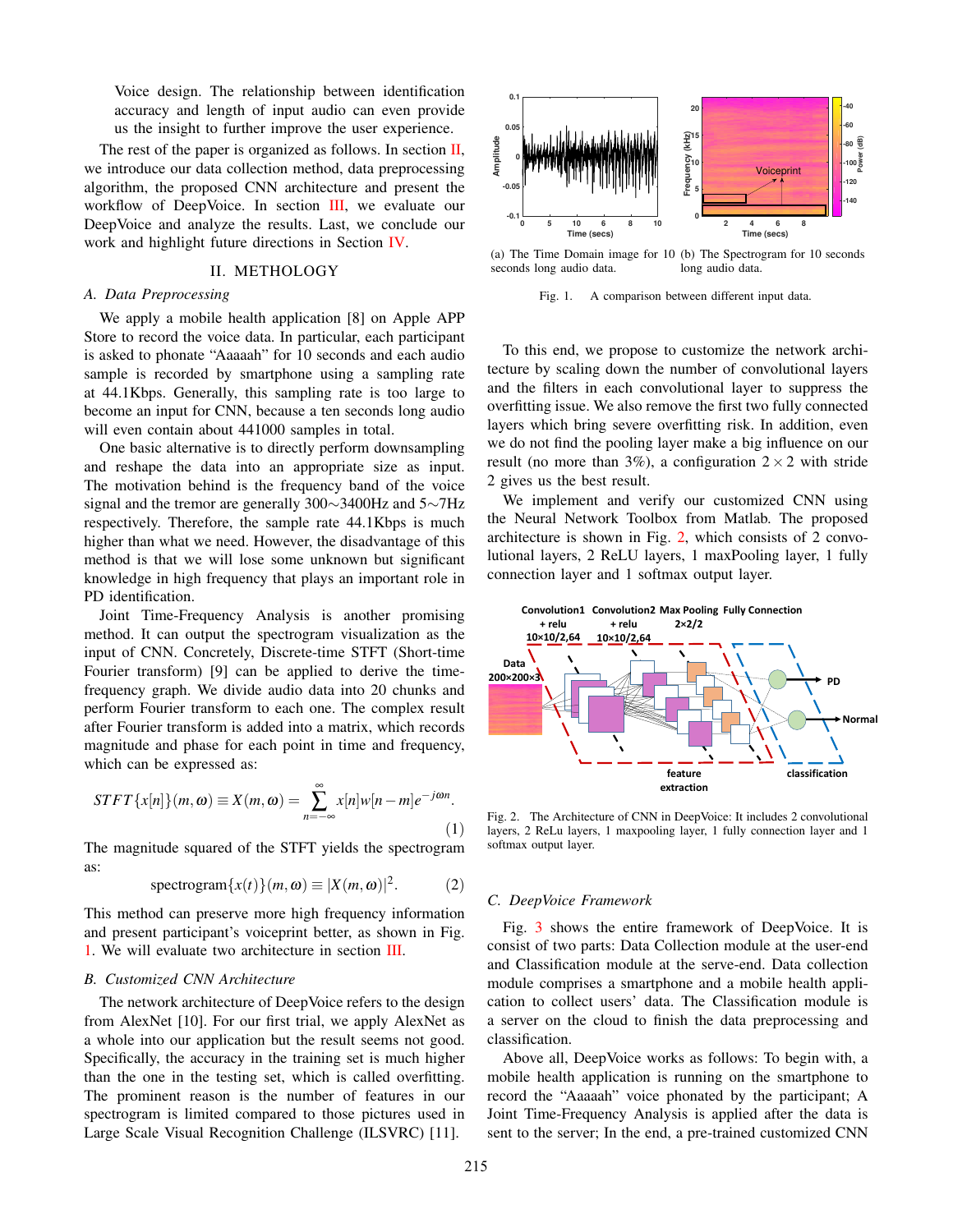

Fig. 3. The DeepVoice framework includes a smartphone (user end) and a remote server (service end). The smartphone finishes the data collection and the data preprocessing. The server finishes the classification.

will complete the classification and feedback the final result to the participant.

# III. EXPERIMENTS AND EVALUATION

#### *A. Experimental Setup*

We choose a dataset from mPower [12], which is a mobile application-based study piloting new approaches to monitoring key indicators of Parkinson Disease progression that has already surveyed more than thousands of people since 2015. We download 500 PD and 500 control cases respectively, and design three groups of comparison experiments to evaluate the performance of DeepVoice. Concretely, we evaluate the influence of data size of each sample, input data architecture and neural network architecture. In order to provide a reliable analysis, we adopt hold-out method that conducts each experiment by 10 runnings with random initialization and with a ratio of four to one for the size of the training set and testing set.

#### *B. Comparison Among Different Data Sizes*

It is necessary for a mobile health application to balance the accuracy and the convenience. Thus, we would like to explore how many seconds data can guarantee DeepVoice at a high accuracy. particularly, we collect 10 seconds audio data from each case in total and divide the audio data in a size range from 1 to 10 seconds long to compare the performance with the spectrogram as input.

The results for different data sizes are shown in Fig. 4. Results of tests are layered over a 1.96 SEM (95% confidence interval) in the black patch and a 1 SD (standard deviation) in the colorful patch. From Fig. 4, we can observe that as the data size increases, the identification accuracy is also promoted rapidly when the data size is less than 5 seconds long. If we continue to increase the length of the data size, the identification accuracy becomes saturated.

Furthermore, this experiment also indicates that 5 seconds long data contains enough information, which will be the best choice when we deploy our model in the mobile health applications. As for the strong sensing ability of our customized CNN network, we could achieve an identification accuracy of  $82.95 \pm 1.92\%$  even with 1 second long data.



Fig. 4. The accuracy comparison for different data size with CNN. Points are layered over a 1.96 SEM in black patch and a 1 SD in colorful patch.

# *C. Time Domain Image V.S. Spectrogram*

Data preprocessing is another significant procedure influencing the identification accuracy. In this experiment, we compare the performance between spectrogram and Time Domain image (Fig. 1). Spectrogram has been considered as the state-of-the-art input architecture in speech recognition.

The results are shown in Fig. 5. In Fig.  $5(a)$ , We can find that the curve of Spectrogram can entirely contain the one of Time Domain image, which could assert that the performance of Spectrogram is better. In Fig.  $5(b)$ , the spectrogram case demonstrates huge superiority with an accuracy of  $90.45 \pm 1.71\%$  over the Time Domain image with